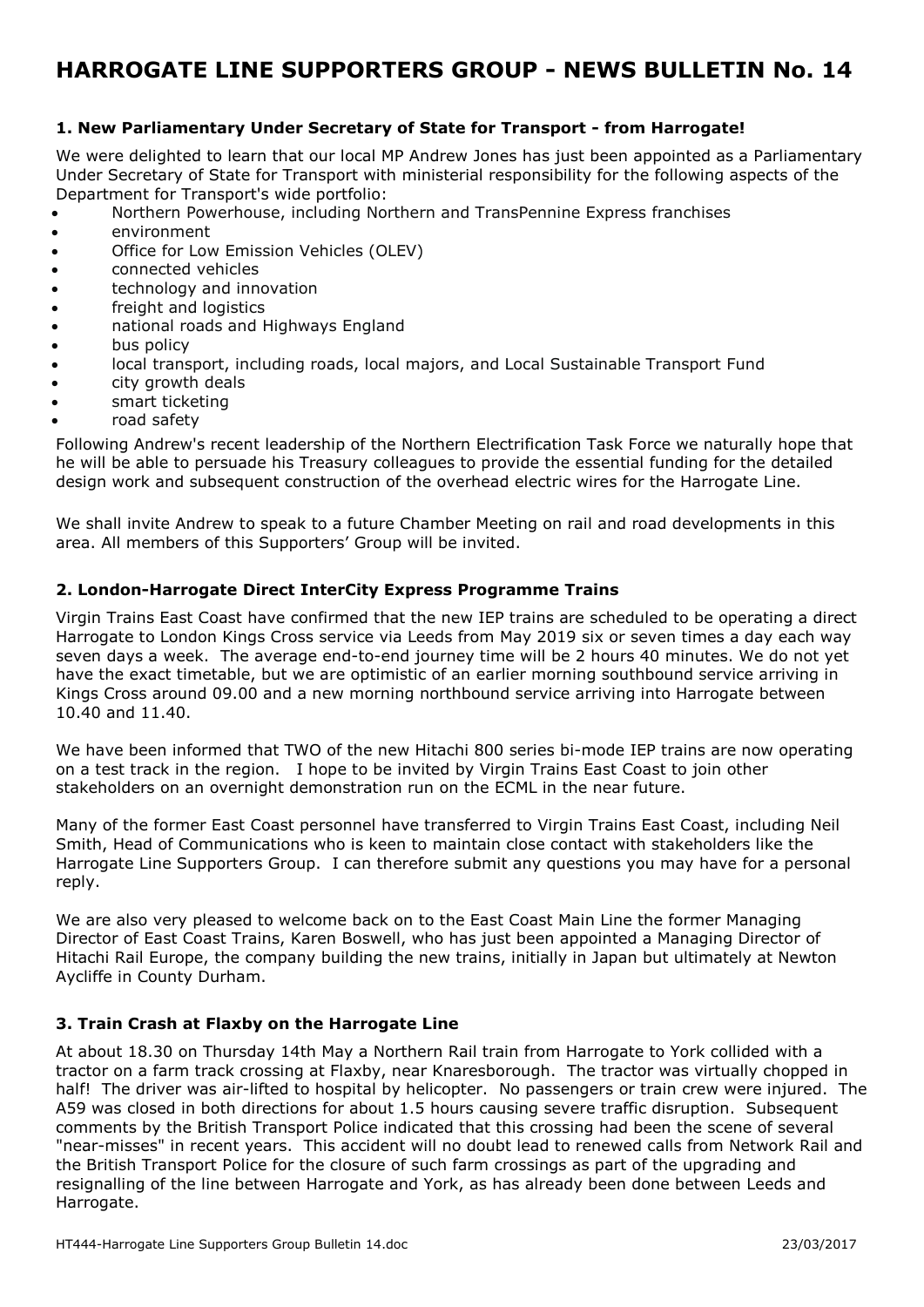The Transport Police stated that they have been called out to 30 incidents at crossings on the Harrogate line over the past 12 months. In 2014 there were nine recorded instances of this particular crossing being "misused" and in one case it was a "near miss" when the train driver was forced to apply the emergency brake, according to Network Rail.

Misuse most commonly relates to motorists ignoring warnings before crossing or crossing without requesting the signaler's permission. It also includes children playing on the line. Network Rail has closed 900 crossings nationally over the last few years and aims to shut at least another 250 of the 6,300 on the network in a drive to improve safety. Aidan Nelson, who used to be in charge of the York to Harrogate line for British Rail, said the crossing should be closed because *"In the year to November there were nine incidents reported for this level crossing, The best level crossing is a closed level crossing."*

## **4. New Car Parking Charges at Pannal Station**

We were surprised to learn that Northern Rail are now charging £2 per day to park cars on the western side of the line at Pannal Station near the Coop Store (formerly The Harewood). When I challenged the management I was informed that this was one of a number of their Stations where they were introducing charges in response to the Government's economic conditions for the short terms extension of their Northern Franchise. I protested that this policy was directly contrary to the previously agreed aim of increasing patronage on the Harrogate Line, which formed the basis of the Business Case for electrification.

I suggested that most people who could easily walk or cycle to a Station are most likely already doing so, and hence the only way to attract more passengers to get out of their cars and use the trains was to provide more convenient free car parking at all Stations along the line. Harrogate Borough Council has previously agreed to undertake a study of potential extra car parking capacity at all Stations along the line within Harrogate District. Clearly it is important that this action plan is implemented urgently so that planning protection is applied to potential sites pending funding for the construction of suitable car parks - which should be free for rail users - NOT chargeable by the train operators.

The eastern side of the line near the former Dunlopillo site is controlled by Harrogate Borough Council and this remains free - but it is not large enough to meet the demand! When planning consent was granted for the redevelopment of the former Dunlopillo site, one condition was the provision of more park and ride space near to the Leeds-bound platform. Does anyone know when this will be constructed?

DO YOU KNOW ANY LAND NEAR THE LINE THAT WOULD MAKE A SUITABLE CAR PARK? Please send me full details of the location and if possible the owners of the land.

## **5. D78 London Metropolitan Line Underground Trains get a new lease of life!**

Founder members of the Harrogate Line supporters group may recall that Mark Leving first discovered that London Underground were planning to replace all their D78 Metropolitan and District Line trains and replace them with new S-stock. These electric trains operated on 750v DC supplied via a ground level third rail conductor. These trains otherwise met the gauge specifications for main-line trains.

As we had been told that there was no prospect of overhead electrification of the Harrogate Line, we researched the feasibility of installing the third rail system as the basis for a higher frequency higher quality service. However there were significant technical issues around circuit isolation and safety. When the Government announced the planned 25kV overhead electrification of the Trans-Pennine route, the logical solution was to push for extension of overhead electrification to include the Harrogate Line as both ends of the Line in Leeds and York would have adequate power supplies for our line.

We were therefore pleased to see that the D78s are being given a new lease of life by conversion into diesel powered electric trains by a new company, Vivarail, run by Adrian Shooter, the former Chairman of Chiltern Railways. Announcing the new scheme Adrian said: "*We're keeping the basic body shell to which will be added modern state of the art traction, braking equipment, engine and other transmission. The modified trains will be a third cheaper than new ones and bringing them north would provide extra seats*".

There have been criticisms from the RMT rail union and others that the plan amounts to running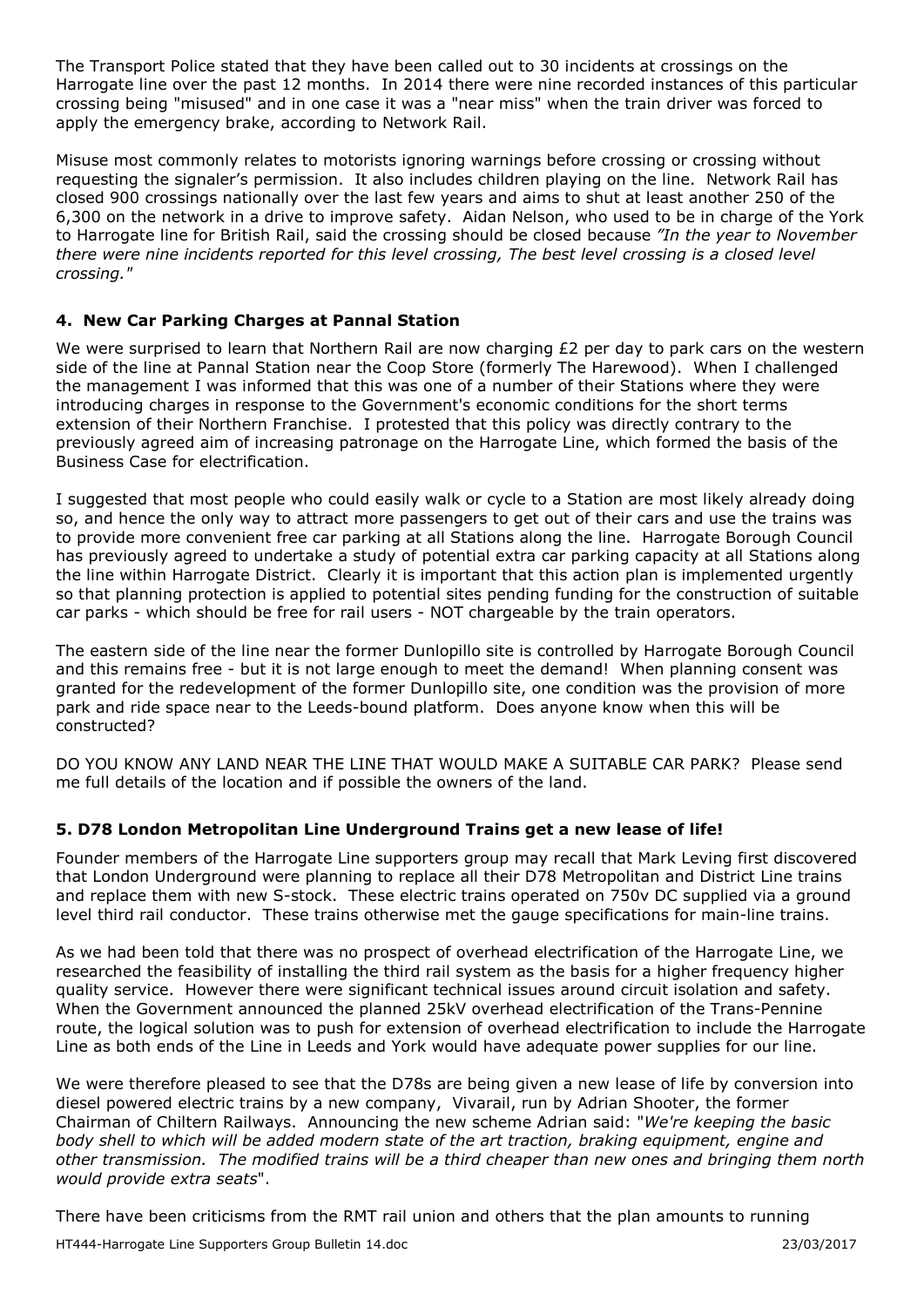"London's cast-offs" on heavy rail routes that deserve newer trains, but Vivarail notes that the 'flexible frame' bogies are barely 10 years old, and promises: new engines and generators; new auxiliary equipment; new traction control systems; new national rail safety systems; a new cab structure; new gangways; new lighting; new or refurbished interiors, based on client requirements; upcycled corrosion-free aluminum body shells; and upcycled 'nearly-new' bogies.

The company has contracted Revolve (Brentwood, Essex) to supply the diesel power modules, and Strukton (Holland), to supply the insulated-gate bipolar transistor (IGBT), which controls the traction motors in both traction and braking. Vivarail says: "*D-Trains are much more than London's cast-offs. Instead they offer a new concept in sustainable travel for local rail services, with a first-class engineering pedigree."*

*(Editors' note - We are NOT proposing these modified D78's for the Harrogate Line, but we thought that our Founder Members would be interested to learn about this alternative use for the redundant D78s that Mark Leving first discovered.)*

## **6. Rail Future - Yorkshire Branch Meeting 13/06/15**

You are all invited to the next meeting of Rail Future Yorkshire Branch on Saturday 13th June at Leeds Civic Hall commencing at 13.00. The Branch Chair has commented:

*"There is much going on regarding better transport in the north, and I am delighted that the Chair of the Transport Committee of the West Yorkshire Combined Authority, Councilor James Lewis, will be speaking at our next branch Meeting on June 13th. Councillor Lewis is also a Board Member of Rail North so should be able to bring us up to speed on developments there and at Transport for the North (TfN), of which Rail North is expected to be the rail delivery arm. Because TfN is concerned with all forms of transport, Railfuture and its affiliates will have an important role to play in lobbying for rail and integrated public transport to be prioritised over less ecologically sustainable means of transport".* 

## **7. Harrogate Hospitality & Tourism Awards 2015**

We are very pleased to report that the Harrogate Line Supporters Group has been short-listed for the final in the Business Achievement of the Year category of the Harrogate Hospitality and Tourism Award, sponsored by Blue Line Taxis. The citation reads - *"The winning nomination will be either an individual, or a business that has made significant positive change to enhance the customer experience, or grown their business against market expectation/conditions. Being from any sector related to business or leisure tourism, the overall winner's achievement will clearly set them apart from their colleagues and/or competitors."*

The winning entry from the short-list will be announced during a Gala Dinner in the Royal Hall on Monday 1st June.

### **PLEASE SEND ME NEWS OF ANY OTHER MEETINGS OR PLANS THAT MAY AFFECT THE HARROGATE LINE.**

Thank you for your continued support.

Brian L Dunsby HARROGATE LINE SUPPORTERS GROUP. P O Box 888, Dept HT13, HARROGATE HG2 8UH Tel: 01423 879208 Fax: 01423 870025 Mobile: 07836 537512 brian.dunsby@harrogateline.org www.harrogateline.org

#### **OPEN MESSAGE FROM RAIL FUTURE YORKSHIRE**.

Dear Rail User Group,

Please find attached the June 2015 issue of Yorkshire Rail Campaigner.